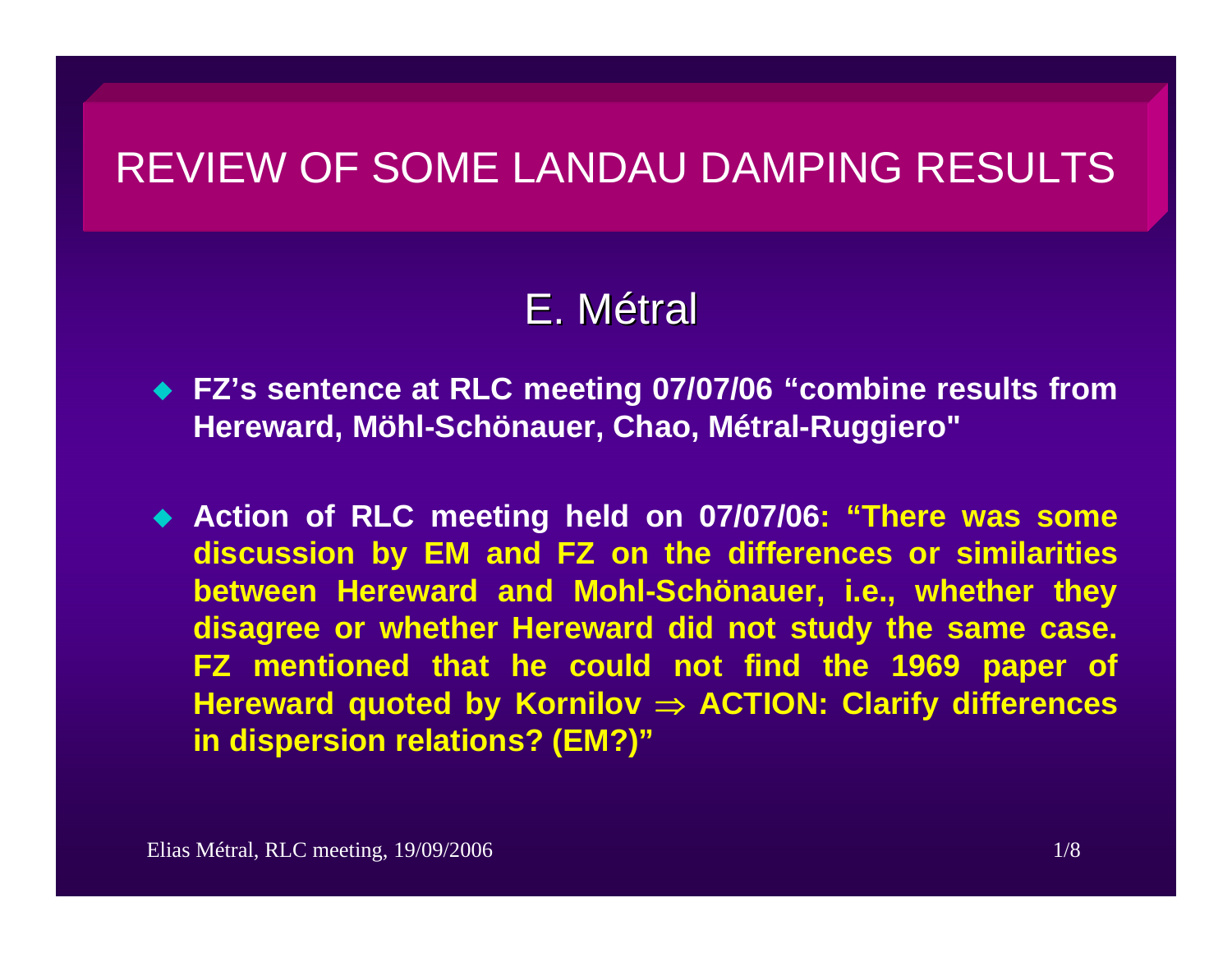#### **What Hereward, Möhl-Schönauer, Chao, Métral-Ruggiero did?**

- **Laslett-Neil-Sessler (1965)**
- ◆ Hereward (1969)
- **Möhl-Schönauer (1974) and Möhl (1995)**
- **Chao's book (1993)**
- **Berg-Ruggiero (1996)**
- **Métral (1997)** <sup>⇒</sup> **Coupled Landau damping**
- ◆ Métral-Ruggiero (2004)
- **Métral-Verdier (2004)** <sup>⇒</sup> **Computation for a beam collimated at an arbitrary number of sigmas**

**… D. Sagan, R.D. Kohaupt, A. Hofmann, K. Hübner - A.G. Ruggiero - V.G. Vaccaro …**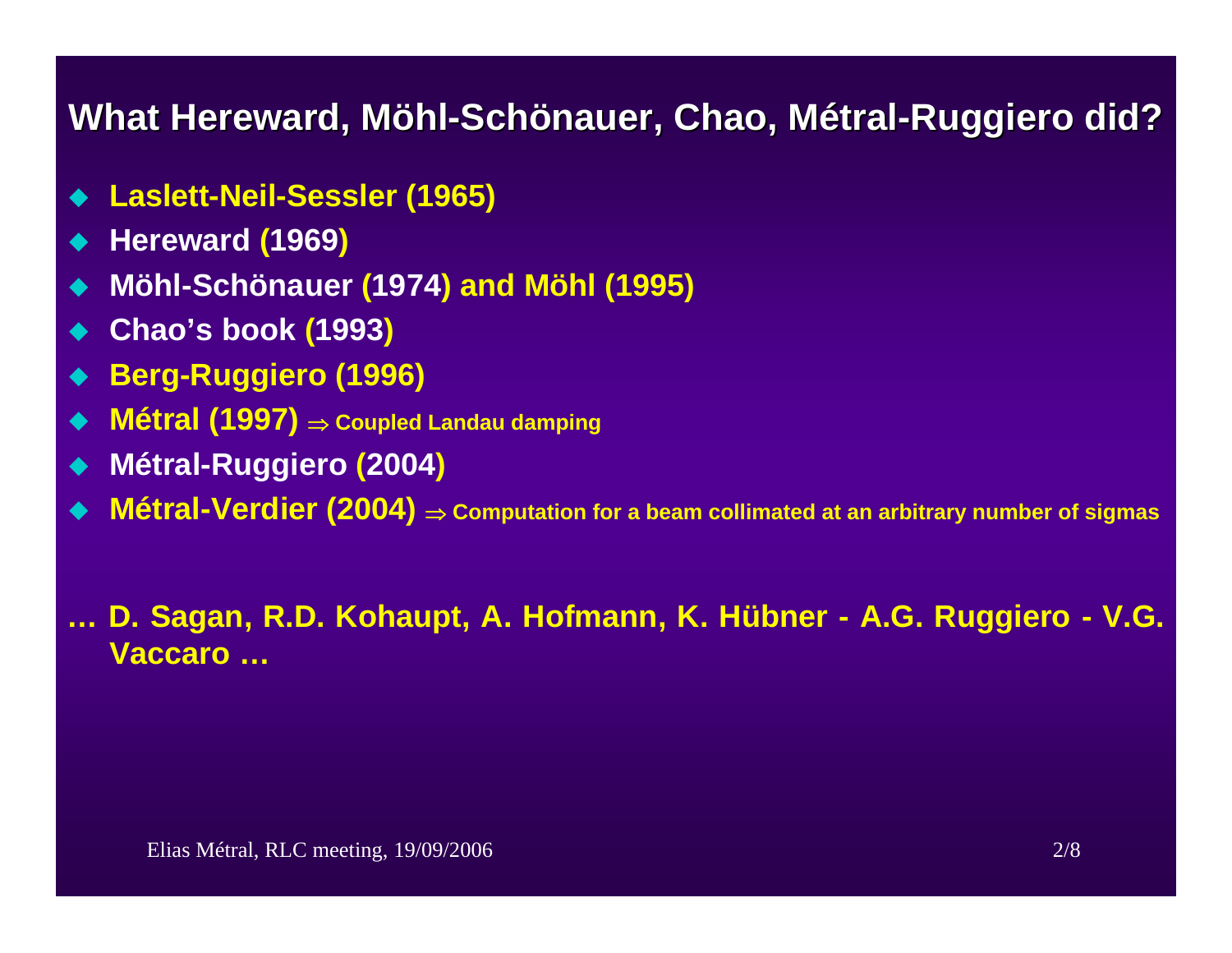## **Chao's book (1993) book (1993) (1/2)**

- **Dispersion relation derived and solved considering an externally given beam frequency spectrum and using the single-particle formalism** <sup>⇒</sup> **Distribution function appears in the dispersion integral**
- **Used (to try) to explain the physical origin of Landau damping**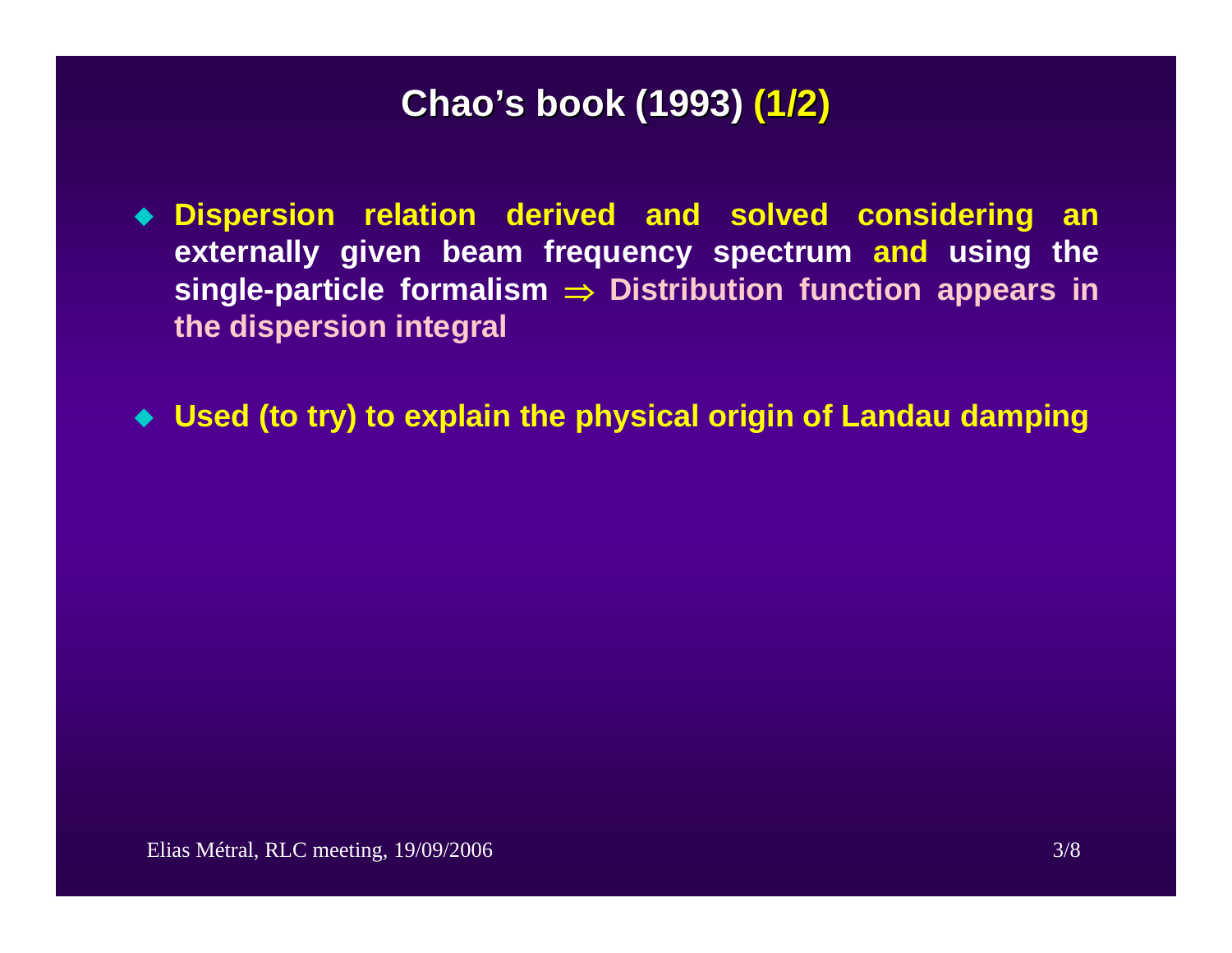## **Chao's book (1993) book (1993) (2/2)**

#### **It is said on page 219:**

In an accelerator, the spread in natural frequency of the beam comes from several sources. A dependence of the betatron frequency  $\omega_B$  on the energy of the particle, together with an energy spread in the beam, leads to a spread in  $\omega_{\beta}$ . Nonlinearities in the focusing system cause a dependence of  $\omega_{\beta}$  on the particle's betatron amplitude. A spread in betatron amplitudes then leads also to a spread in  $\omega_{\beta}$ <sup>5</sup>. In the longitudinal case the source of frequency spread depends on whether the beam is bunched or unbunched. For bunched beams, a spread in the synchrotron frequency  $\omega_s$  can result from nonlinearity in the rf focusing voltage. For unbunched beams, dependence of the revolution frequency on the particle energy plays a similar role. In the following, for all cases studied, we will simply assume a frequency spread specified by an externally given beam frequency spectrum.

<sup>5</sup>In the following, we assume the spread in  $\omega_{\beta}$  is independent of the amplitude of excitation due to the instability. This will not be true if the  $\omega_{\beta}$  spread is caused by nonlinearities. This subtlety, however, will not be pursued. Interested reader may refer to H. G. Hereward, CERN Report  $MPS/DL$  69-11 (1969), where it is shown that the equivalent of Eq. (5.7) reads

$$
\langle x \rangle = -\frac{\pi}{2} A e^{-i\Omega t} \int_0^\infty dJ \, \frac{J \rho'(J)}{\omega(J) - \Omega}, \tag{5.1}
$$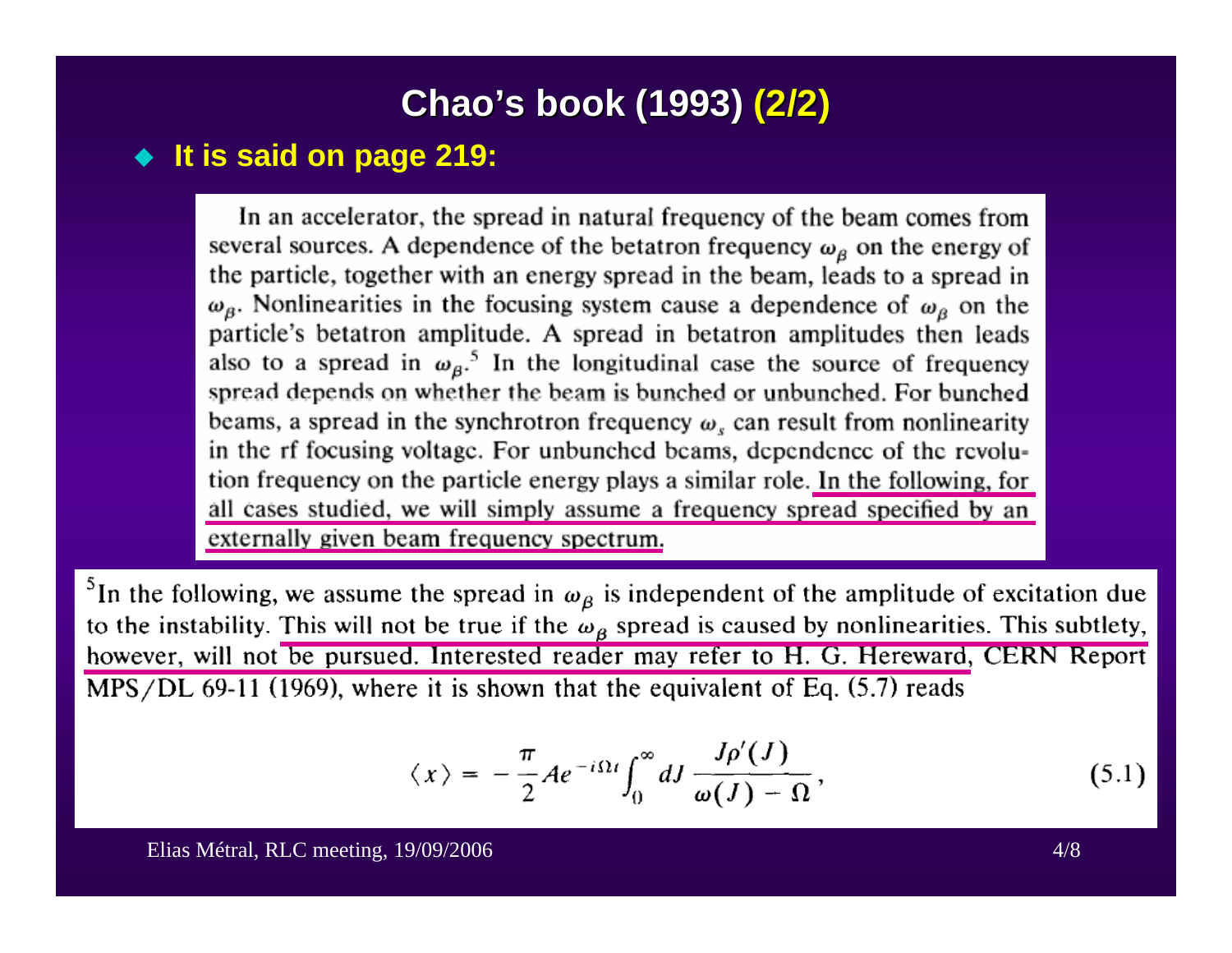### **Hereward Hereward (1969)**

 $\blacklozenge$  **The case where the frequency spread comes from the longitudinal momentum spread of the beam is straightforward (for a coasting beam), because the longitudinal momentum is a constant, which just affects the coefficients in the equations of motion of the transverse oscillations, and hence their frequencies. It can be dealt with the same method as in Chao. The same result applies also if one considers a tune spread that is due to a non-linearity in the other plane. However, this result is no longer valid if the non-linearity is in the plane of coherent motion. In this case, the steadystate is more involved because the coherent motion is then a small addition to the large incoherent amplitudes that make the frequency spread, and it is inconsistent to assume that it can be treated as a linear superposition. One needs to consider "second order" non-linear terms and one finds then that the dispersion integral does not contain the distribution function but its derivative. This is easier to show starting from the Vlasov equation. The work of Hereward1969 was to derive the same dispersion relation as the one obtained with the Vlasov equation starting from the single-particle equation formalism**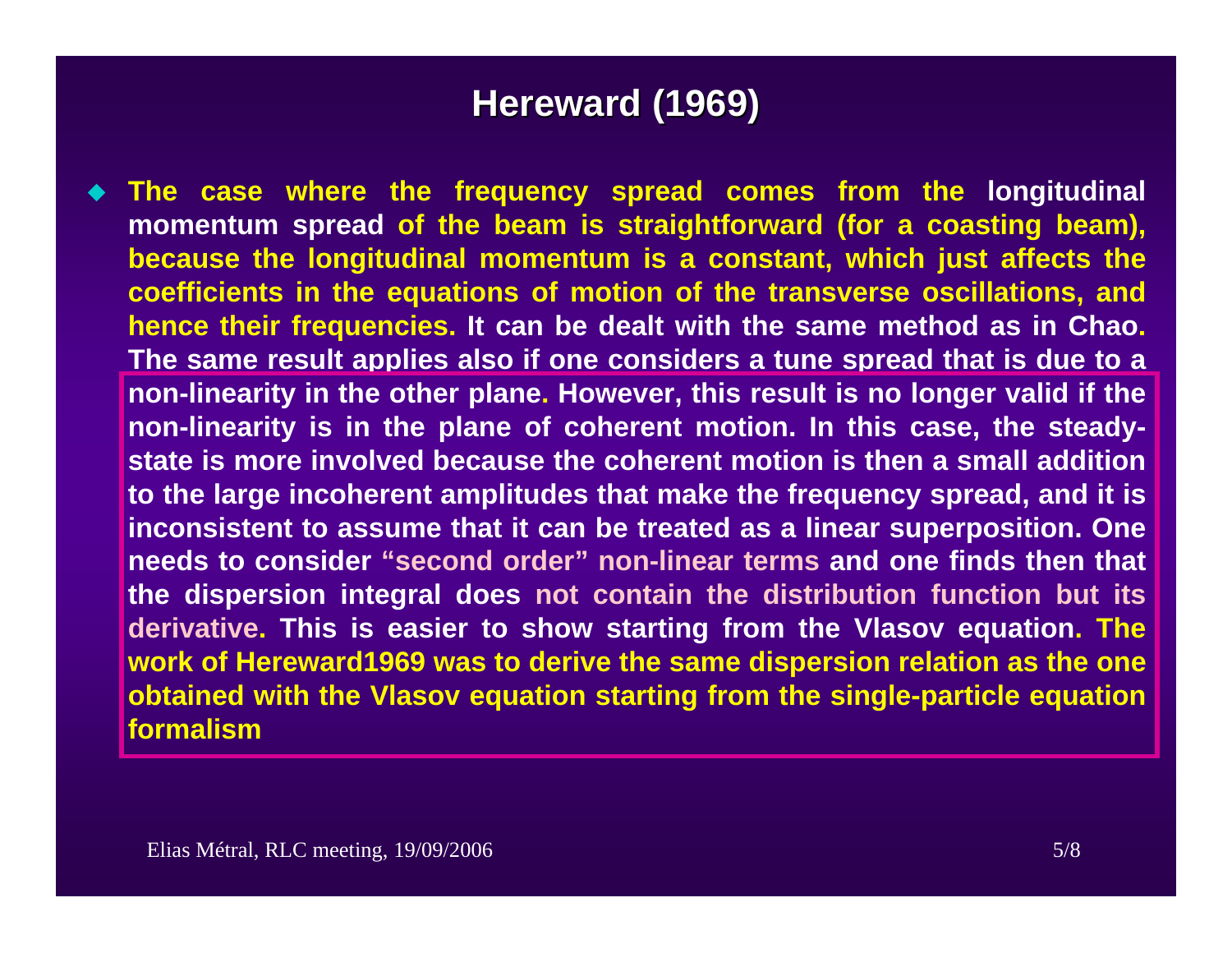### **Möhl-Schonaeur (1974) and Möhl (1995) (1/2)**

 **Use the single-particle equation formalism (considering also the "second" order nonlinear terms as proposed by Hereward) but add the nonlinear space charge effects**

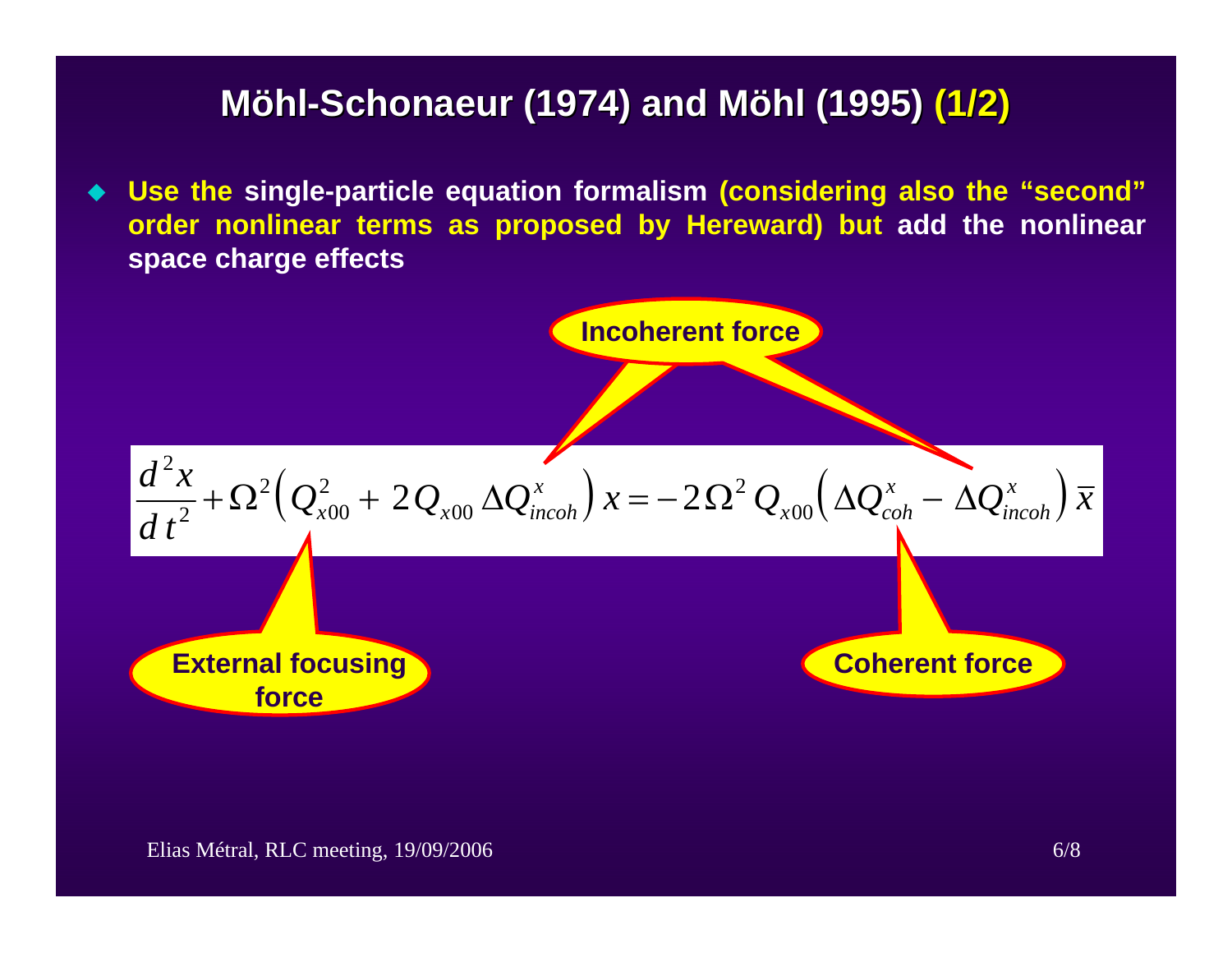

Elias Métral, RLC meeting, 19/09/2006 7/8